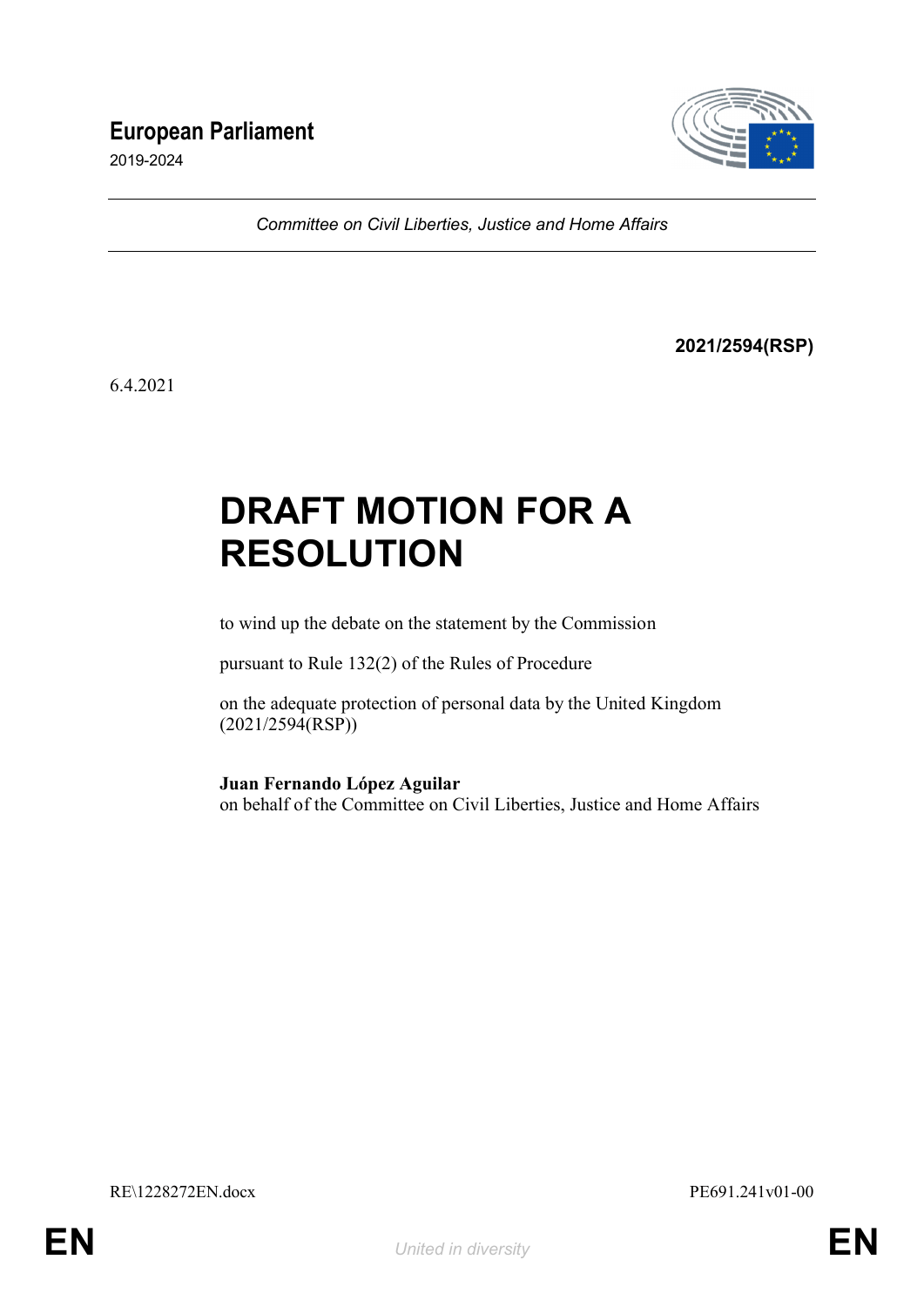#### **B9-0000/2021**

#### **European Parliament resolution on the adequate protection of personal data by the United Kingdom (2021/2594(RSP))**

#### *The European Parliament*,

- having regard to the Charter of Fundamental Rights of the European Union (the Charter), in particular Articles 7, 8, 47 and 52 thereof,
- having regard to the judgment of the Court of Justice of the European Union (CJEU) of 16 July 2020 in case C-311/18, *Data Protection Commissioner v Facebook Ireland Limited and Maximillian Schrems* (Schrems II judgment) 1 ,
- having regard to the judgment of the CJEU of 6 October 2015 in case C-362/14, *Maximillian Schrems v Data Protection Commissioner* (Schrems I judgment) 2 ,
- having regard to the judgment of the CJEU of 6 October 2020 in case C-623/17, Privacy International v Secretary of State of Foreign and Commonwealth affairs<sup>3</sup>,
- having regard to its resolution of 12 March 2014 on the US NSA surveillance programme, surveillance bodies in various Member States and their impact on EU citizens' fundamental rights and on transatlantic cooperation in Justice and Home Affairs<sup>4</sup>,
- having regard to its resolution of 5 July 2018 on the adequacy of the protection afforded by the EU-US Privacy Shield<sup>5</sup>,
- having regard to its resolution of 25 October 2018 on the use of Facebook users' data by Cambridge Analytica and the impact on data protection $6$ ,
- having regard to its resolution of 26 November 2020 on the EU Trade Policy Review<sup>7</sup>,
- having regard to the Trade and Cooperation Agreement of 31 December 2020 between the European Union and the European Atomic Energy Community, of the one part, and the United Kingdom of Great Britain and Northern Ireland, of the other part<sup>8</sup>,
- having regard to its resolution of XX.XX.2021 on the EU-UK Trade and Cooperation Agreement,
- having regard to Regulation (EU) 2016/679 of the European Parliament and of the

 $\overline{a}$ 

<sup>1</sup> ECLI:EU:C:2020:559.

<sup>2</sup> ECLI:EU:C:2015:650.

<sup>3</sup> ECLI:EU:C:2020:790.

<sup>4</sup> OJ C 378, 9.11.2017, p. 104.

<sup>5</sup> OJ C 118, 8.4.2020, p. 133.

<sup>6</sup> OJ C 345, 16.10.2020, p. 58.

<sup>&</sup>lt;sup>7</sup> Texts adopted, P9  $TA(2020)0337$ .

<sup>8</sup> OJ L 444, 31.12.2020, p. 14.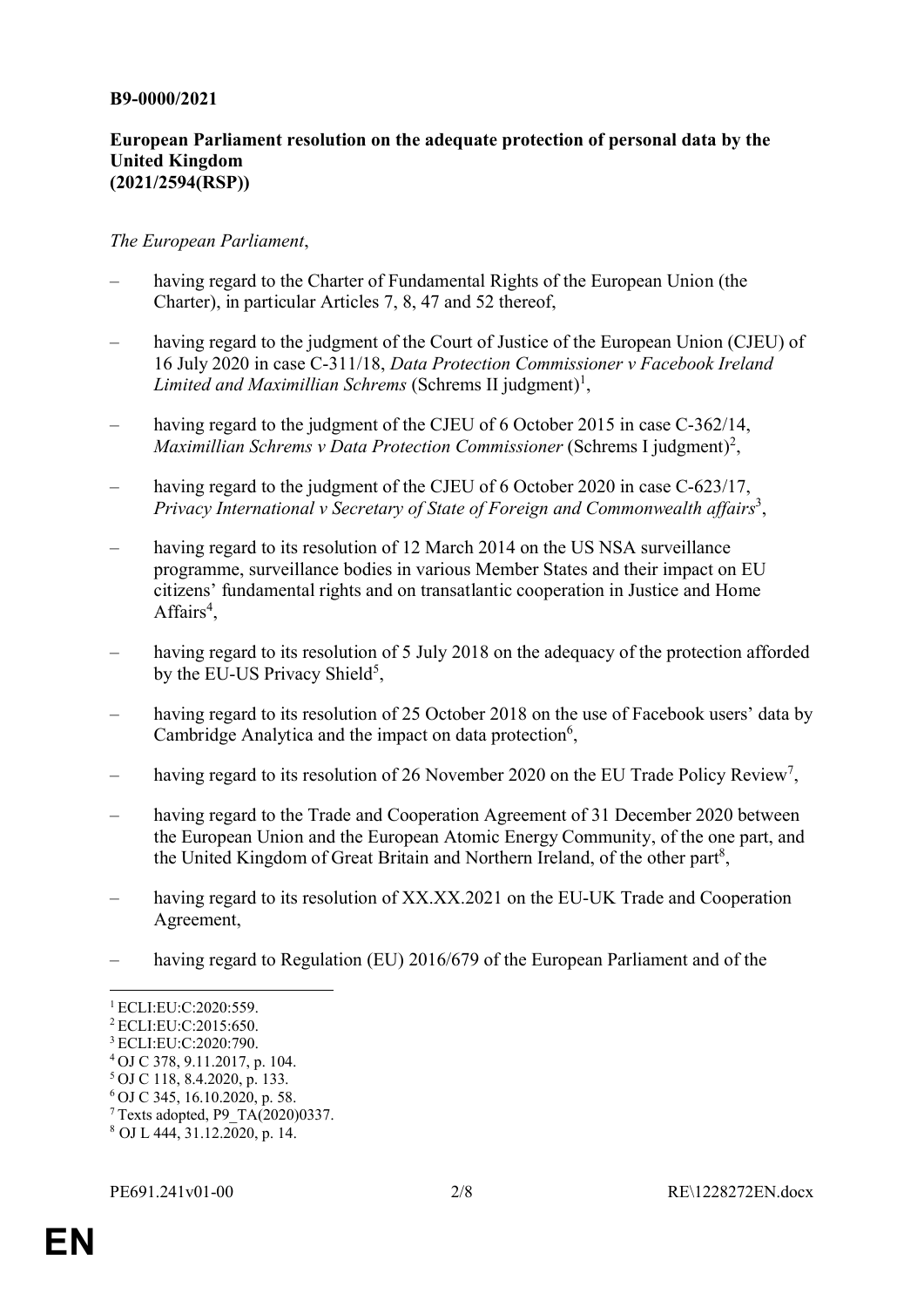Council of 27 April 2016 on the protection of natural persons with regard to the processing of personal data and on the free movement of such data (the General Data Protection Regulation – GDPR)<sup>9</sup>,

- having regard to Directive (EU) 2016/680 of the European Parliament and of the Council of 27 April 2016 on the protection of natural persons with regard to the processing of personal data by competent authorities for the purposes of the prevention, investigation, detection or prosecution of criminal offences or the execution of criminal penalties, and on the free movement of such data (the Law Enforcement Directive for Data Protection) $10$ ,
- having regard to Directive 2002/58/EC of the European Parliament and of the Council of 12 July 2002 concerning the processing of personal data and the protection of privacy in the electronic communications sector (Directive on privacy and electronic communications) $^{11}$ ,
- having regard to the Commission proposal of 10 January 2017 for a regulation of the European Parliament and of the Council concerning the respect for private life and the protection of personal data in electronic communications and repealing Directive 2002/58/EC (Regulation on Privacy and Electronic Communications – COM(2017)0010) and the European Parliament's position thereon adopted on 20 October  $2017^{12}$ ,
- having regard to the recommendations of the European Data Protection Board (EDPB), including its statement of 9 March 2021 on the ePrivacy Regulation and its recommendations 01/2020 of 10 November 2020 on measures that supplement transfer tools to ensure compliance with the EU level of protection of personal data,
- having regard to the adequacy referential adopted by the Article 29 Data Protection Working Party on 6 February 2018 and endorsed by the EDPB,
- having regard to EDPB recommendations 01/2021 of 2 February 2021 on the adequacy referential under the Law Enforcement Directive for Data Protection,
- having regard to the draft adequacy decisions published by the Commission on 19 February 2021, one pursuant to the GDPR $^{13}$  and the other pursuant to the Law Enforcement Directive for Data Protection<sup>14</sup>,
- having regard to the EDPB opinion of XXXX on the draft adequacy decisions for the UK,
- having regard to Rule 132(2) of its Rules of Procedure,

 $\overline{a}$ 

<sup>9</sup> OJ L 119, 4.5.2016, p. 1.

 $10$  OJ L 119, 4.5.2016, p. 89.

<sup>11</sup> OJ L 201, 31.7.2002, p. 37.

<sup>12</sup> A8-0324/2017.

<sup>&</sup>lt;sup>13</sup> Draft Commission implementing decision pursuant to Regulation (EU) 2016/679 of the European Parliament and of the Council on the adequate protection of personal data by the United Kingdom.

<sup>&</sup>lt;sup>14</sup> Draft Commission implementing decision pursuant to Directive (EU) 2016/680 of the European Parliament and of the Council on the adequate protection of personal data by the United Kingdom.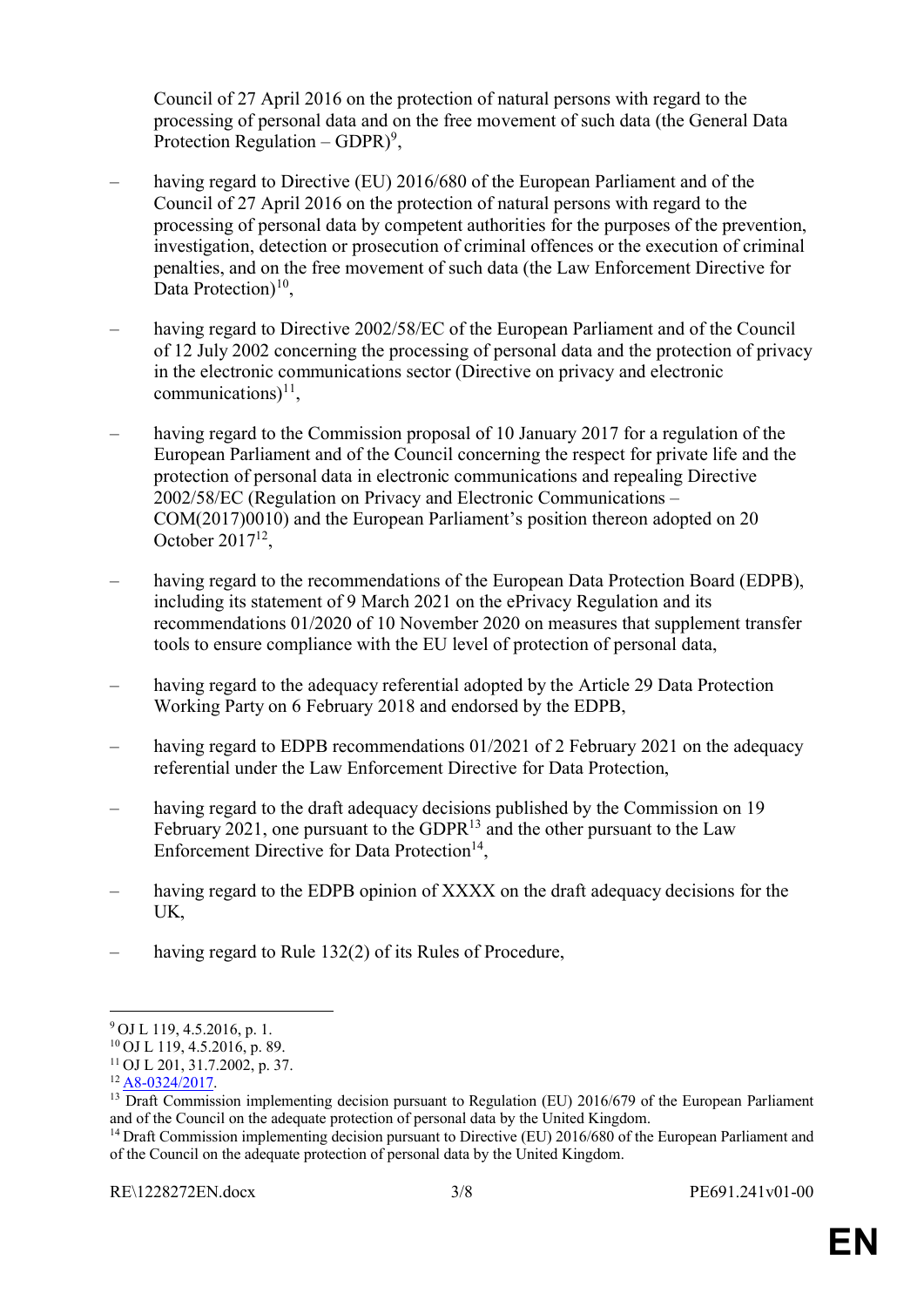- having regard to the motion for a resolution of the Committee on Civil Liberties, Justice and Home Affairs,
- A. whereas the ability to transfer personal data across borders has the potential to be a key driver of innovation, productivity and economic competitiveness;
- B. whereas in its Schrems I judgment, the CJEU pointed out that indiscriminate access by intelligence authorities to the content of electronic communications violates Article 7 of the Charter, and that the United States do not provide sufficient legal remedies for non-US persons against mass surveillance, in violation of Article 47 of the Charter;

# **I. GENERAL DATA PROTECTION REGULATION**

# *General observations*

- 1. Notes that the UK is a signatory to the European Convention on Human Rights (ECHR) and the Council of Europe Convention for the Protection of Individuals with regard to Automatic Processing of Personal Data; expects the UK to ensure the same minimum framework of data protection, despite having left the European Union;
- 2. Welcomes the UK's commitment to respect democracy and the rule of law, and protect and give domestic effect to fundamental rights such as those set out in the ECHR, including high levels of data protection; recalls that this is a necessary precondition for the EU's cooperation with the UK; recalls that despite Article 8 of the ECHR on the right to privacy being part of UK domestic law via the Human Rights Act 1998 and common law via the new tort of misuse of privacy information, efforts to include a fundamental right to data protection were voted down by the government;
- 3. Is concerned about public statements by the UK Prime Minister declaring that UK will seek to diverge from EU data protection rules and establish its own 'sovereign' controls in this field; considers that the 2020 UK National Data Strategy represents a shift from the protection of personal data towards a wider use and sharing of data that is incompatible with the principles of fairness, data minimisation and purpose limitation under the GDPR;

# *Enforcement of the GDPR*

4. Expresses its concern about the lack and sometimes non-existent enforcement of the GDPR by the UK when it was still a member of the EU; points to the lack of proper enforcement by the UK Information Commissioner's Office in the past;

# *Data processing for immigration control*

5. Is concerned that UK data protection law contains a broad derogation from aspects of the fundamental data protection principles, such as the right of access and the right of a data subject to know with whom their data has been shared, if such protection would 'prejudice effective immigration control'<sup>15</sup>; points out that this exemption is available to all data controllers in the UK; is concerned about the recently revealed information that

 $\overline{a}$ <sup>15</sup> Schedule 2 of the Data Protection Act 2018.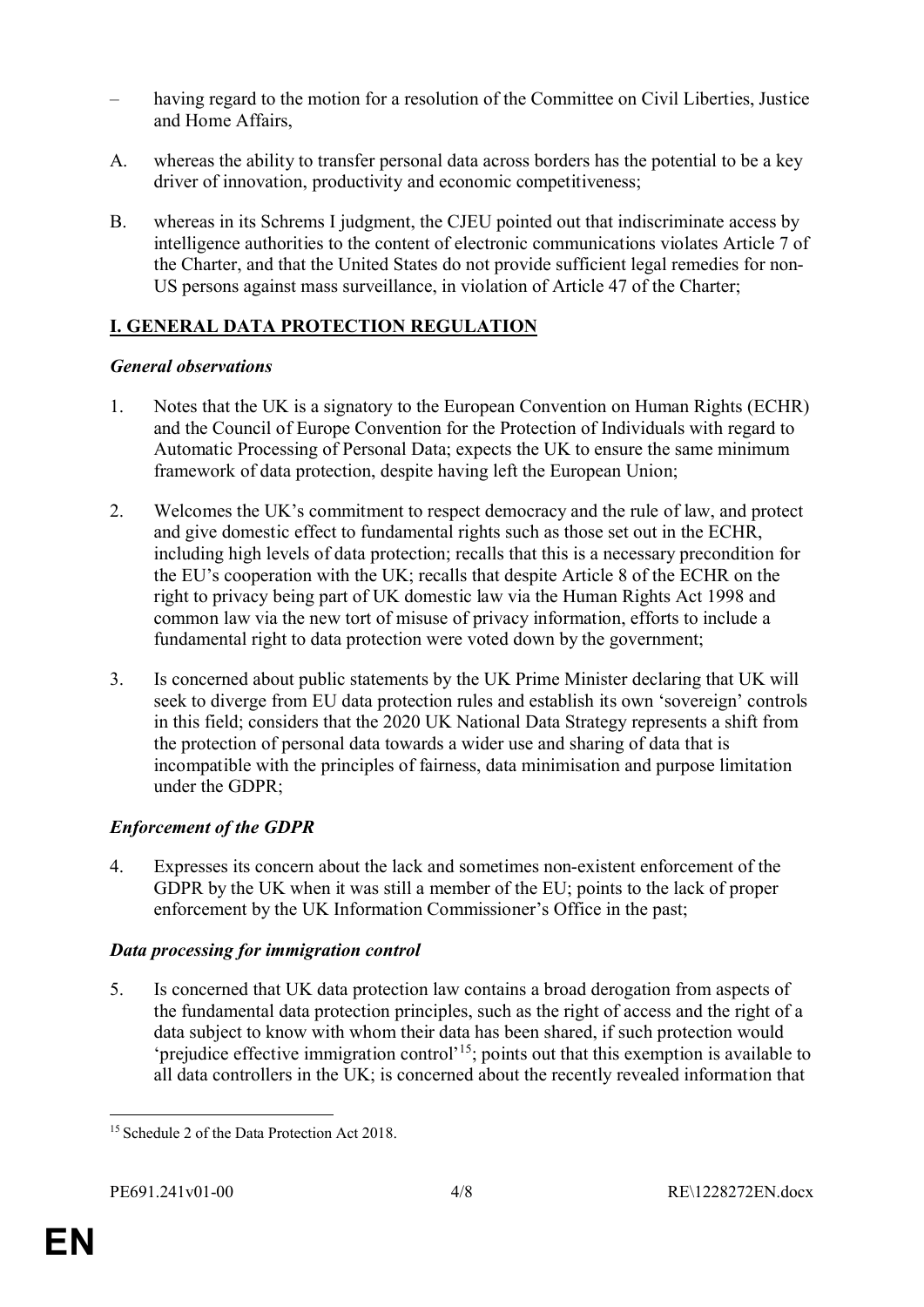the immigration exemption was used in over 70 % of data subject requests to the Home Office in  $2020^{16}$ ;

- 6. Notes that this exception now applies to EU citizens who reside or plan to reside in the UK; is strongly concerned that the exemption removes key opportunities for accountability and remedies;
- 7. Points out that it has repeatedly voiced its concern about an exception for data subjects' rights in the UK's immigration policy, including in its resolution of 12 February 2020 on the new partnership with the UK<sup>17</sup> and the opinion of the Committee on Civil Liberties, Justice and Home Affairs of February 2021, which held that the exemption for the processing of personal data for immigration purposes of the UK Data Protection Act needed to be amended before a valid adequacy decision could be reached  $18$ .

#### *Mass surveillance*

- 8. Recalls the revelations of mass surveillance by the US and the UK, as revealed by whistle-blower Edward Snowden; recalls that the UK 'Tempora' programme run by the Government Communications Headquarters (GCHQ) intercepts communications in real time through fibre-optical internet backbone cables, and records the data so it can be processed and searched at a later time;
- 9. Recalls its resolution of 12 March 2014, which found that the indiscriminate and nonsuspicion-based mass surveillance programmes conducted by the UK intelligence agency GCHQ are incompatible with the principles of necessity and proportionality in a democratic society and are not adequate under EU data protection law;
- 10. Recalls that in September 2018, the European Court of Human Rights confirmed that the UK's mass data interception and retention programmes, including Tempora, were 'unlawful and incompatible with the conditions necessary for a democratic society'<sup>19</sup>;
- 11. Is concerned that the draft adequacy decisions fail to take into account either the actual use of UK bulk data powers or UK-US surveillance operations; points out that furthermore, in relation to the US, UK citizens are subject to some informal safeguards between GCHQ and the National Security Agency (NSA); expresses deep concern that these safeguards would not protect EU citizens or residents whose data may be subject to onward transfers and sharing with the NSA;

### *Onward Transfers*

 $\overline{a}$ 

12. Takes note of the fact that the European Union (Withdrawal) Act 2018 provides that CJEU case law generated before the end of the transition period will become 'retained

<sup>16</sup>Open Rights Group press release of 3 March 2021 entitled 'Documents reveal controversial Immigration Exemption used in 70% of access requests to Home Office'.

<sup>&</sup>lt;sup>17</sup> Texts adopted, P9\_TA(2020)0033.

<sup>&</sup>lt;sup>18</sup> Opinion of the Committee on Civil Liberties, Justice and Home Affairs on the conclusion, on behalf of the Union, of the Trade and Cooperation Agreement between the European Union and the European Atomic Energy Community, of the one part, and the United Kingdom of Great Britain and Northern Ireland, of the other part, and of the Agreement between the European Union and the United Kingdom of Great Britain and Northern Ireland concerning security procedures for exchanging and protecting classified information, LIBE\_AL(2021)680848. <sup>19</sup> Judgment of the European Court of Human Rights of 13 September 2018, *Big Brother Watch and others v the United Kingdom*, applications nos. 58170/13, 62322/14, 24960/15.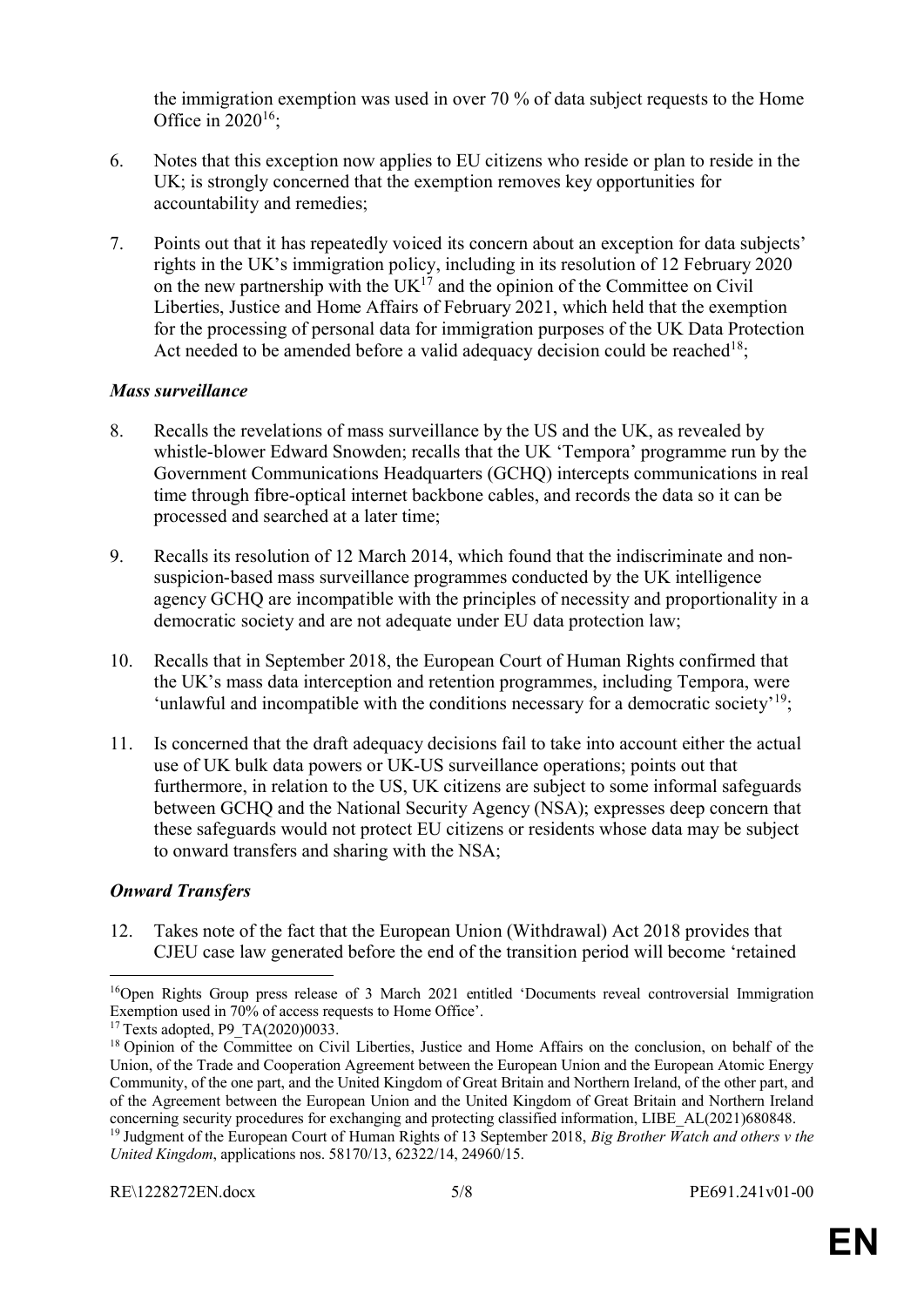EU law' and thus legally binding for the UK; points out that the UK is bound by the principles and conditions defined in the Schrems II judgment of the CJEU when assessing the adequacy of other non-EU countries; considers this an important safeguard to ensure the legality of onward transfers;

- 13. Points out that the UK rules on the sharing of personal data under the Digital Economy Act 2017 and on onward transfers of research data are clearly not 'essentially equivalent' to the rules set out in the GDPR, as interpreted by the CJEU;
- 14. Is strongly concerned that a UK adequacy status would therefore lead to the bypassing of the EU rules on transfers to countries or territories not deemed adequate under EU law;
- 15. Takes note that on 1 February 2021, the UK sent a request to join the Comprehensive and Progressive Trans-Pacific Partnership (CPTTP), in particular to 'benefit from modern digital trade rules that allow data to flow freely between members, remove unnecessary barriers for businesses [etc.]'; notes with concern that there are eleven members of the CPTTP, eight of which do not have an adequacy decision from the EU; is strongly concerned about potential onward transfers of personal data from EU citizens and residents to these countries if the UK is granted an adequacy decision<sup>20</sup>;
- 16. Is concerned that if the UK includes provisions on data transfers in any future trade agreements, inter alia US-UK trade agreements, the level of protection offered by the GDPR would be undermined;

# *II. Law Enforcement Directive for Data Protection*

- 17. Highlights that the UK is the first country for which the Commission has suggested adopting an adequacy decision under Directive (EU) 2016/680; underlines that this is particularly important given the close partnership with the UK in the area of security and law enforcement;
- 18. Notes the UK's cross-border data access agreement with the  $US^{21}$ , under the US CLOUD Act, which facilitates transfers for law enforcement purposes; is concerned that this will allow undue access to the personal data of EU citizens and residents by US authorities;
- 19. Recalls that CJEU judgment C-623/17 must be interpreted as precluding national legislation enabling a state authority to require providers of electronic communications services to carry out the general and indiscriminate transmission of traffic data and location data to the state's security and intelligence agencies for the purpose of safeguarding national security;
- 20. Notes that in this case, the CJEU ruled that the bulk data collection carried out in the UK under the Regulation of Investigatory Powers Act 2000 was illegal; points out that the regulation has since been replaced by the Investigatory Powers Act (the IPA 2016) in order to strengthen the principles of necessity and proportionality; underlines that the

 $\overline{a}$ <sup>20</sup> Source: https://www.gov.uk/government/news/uk-applies-to-join-huge-pacific-free-trade-area-cptpp

<sup>&</sup>lt;sup>21</sup> Agreement between the Government of the United Kingdom of Great Britain and Northern Ireland and the Government of the United States of America of 3 October 2019 on Access to Electronic Data for the Purpose of Countering Serious Crime.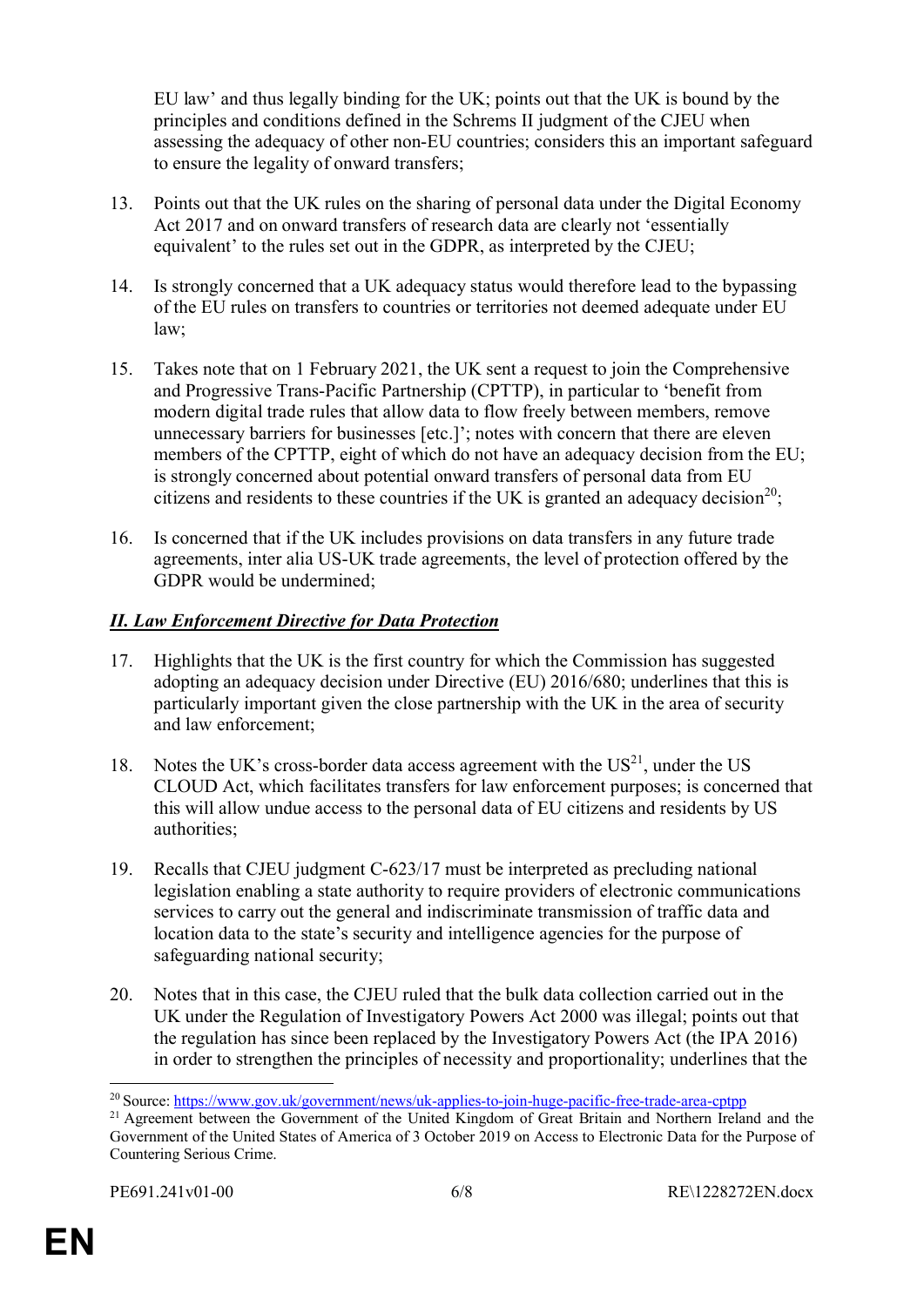IPA 2016 makes interception subject to judicial oversight and empowers individuals to access their data and lodge complaints before the investigatory powers tribunal; deplores, however, the fact that the IPA 2016 continues to enable the practice of bulk data retention;

- 21. Is concerned about recent reports that a mass data collection and retention scheme is part of a trial by the UK Home Office conducted under the IPA 2016;
- 22. Is concerned about the shortcomings and violations identified in the way the UK implemented data protection law while it was still a member of the EU; recalls that the UK was recording and maintaining an illegal copy of the Schengen Information System; is therefore concerned about data being exchanged with UK law enforcement agencies, and about the UK maintaining access to EU law enforcement databases;
- 23. Notes that the draft adequacy decision fails to take account of the UK's actual surveillance practices and reflects an inaccurate and limited understanding of the types of communications data that fall under UK data retention and lawful interception powers;
- 24. Points out that the EU-UK Trade and Cooperation Agreement (TCA) includes titles regarding the exchange of DNA, fingerprints and vehicle registration data, the transfer and processing of passenger name record data (PNR), cooperation on operational information and cooperation with Europol and Eurojust, which will apply regardless of the adequacy decision; recalls, however, the concerns expressed in the opinion of the Committee on Civil Liberties, Justice and Home Affairs of February 2021 on the TCA regarding the special use and longer retention of personal data granted to the UK under the Prüm and PNR titles of the TCA, which are not in line with the uses and retentions by the Member States;

### *Conclusions*

- 25. Calls on the Commission to assure EU businesses that the adequacy decision will provide a solid, sufficient and future-oriented legal basis for data transfers; underlines the importance of making sure that this adequacy decision will be deemed acceptable if reviewed by the CJEU and stresses that all recommendations made in the EDPB opinion should therefore be taken on board;
- 26. Welcomes the fact that the adequacy decision will be reviewed every four years and will include a sunset clause, and calls on the Commission to keep monitoring the level of data protection in the UK in law and practice in the meantime;
- 27. Calls for the Commission to consult with Parliament on any future changes to the UK data protection regime, and for a scrutiny role for Parliament in the new institutional framework, including for relevant bodies such as the Specialised Committee on Law Enforcement and Judicial Cooperation;

 $\circ$  $\circ$   $\circ$ 

RE\1228272EN.docx 7/8 PE691.241v01-00